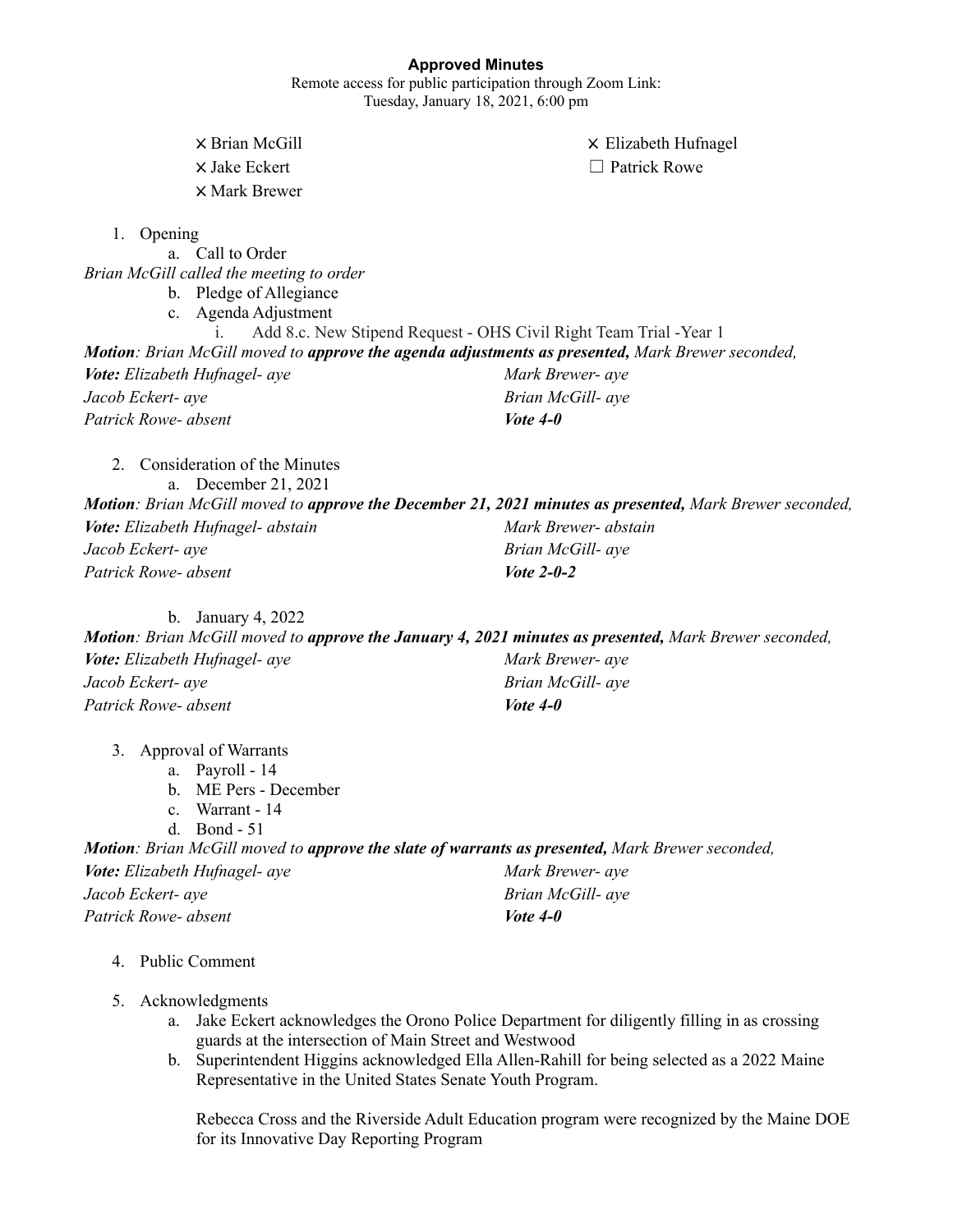## 6. Reports

- a. Director Reports
	- i. Lisa Smith- Special Services Director
		- 1. Received a donation from Courageous Steps for "wobble stools" at OMS
		- 2. 55 students currently enrolled in social work services, with 5 new referrals in January alone
		- 3. Meeting with Special Olympic directors in the area to see if we can get more of RSU 26 students participating in the program
	- ii. Meredith Diamond- Curriculum Coordinator
		- 1. OHS is beginning a study on the book *Grading for Equity,* by Joe Feldman
		- 2. Beginning vertical conversations with Asa and OMS to narrow the choices for middle school math curriculum
		- 3. New English and Science classes will be offered next year
- b. Superintendent Report
	- i. Audit Presentation
		- 1. Craig Costello of Brantner, Thibodeau, & Associates, presented
		- 2. Bond and Relief monies led to an unusual spending pattern
		- 3. Small findings in the audit, but nothing concerning

## 7. Discussion Items

- a. OHS Recruitment Update
	- i. COVID safe and welcoming
		- 1. Stay in group by town
		- 2. Tours led current OHS students
		- 3. Panel discussion
		- 4. Co-Curricular fair
		- 5. Virtual parent night
- b. COVID Discussion
	- i. New SOP has been released by the State
		- 1. Biggest change is in the suspension of contact tracing for any school that practices universal masking
			- a. Classroom level notification would still go to families and staff
			- b. Masks should be worn indoors at all times unless swimming
	- ii. Recommending that community switch to 3-ply surgical-style masks or KN95 masks
- 8. Action Items
	- a. Staff Nominations
		- i. Co-curricular nominations

*Motion: Brian McGill moved to adopt the slate of co-curricular nominations as presented, Mark Brewer seconded,*

*Vote: Elizabeth Hufnagel- aye Jacob Eckert- aye Patrick Rowe- absent*

*Mark Brewer- aye Brian McGill- aye Vote 4-0*

## b. Policies

i. Revisions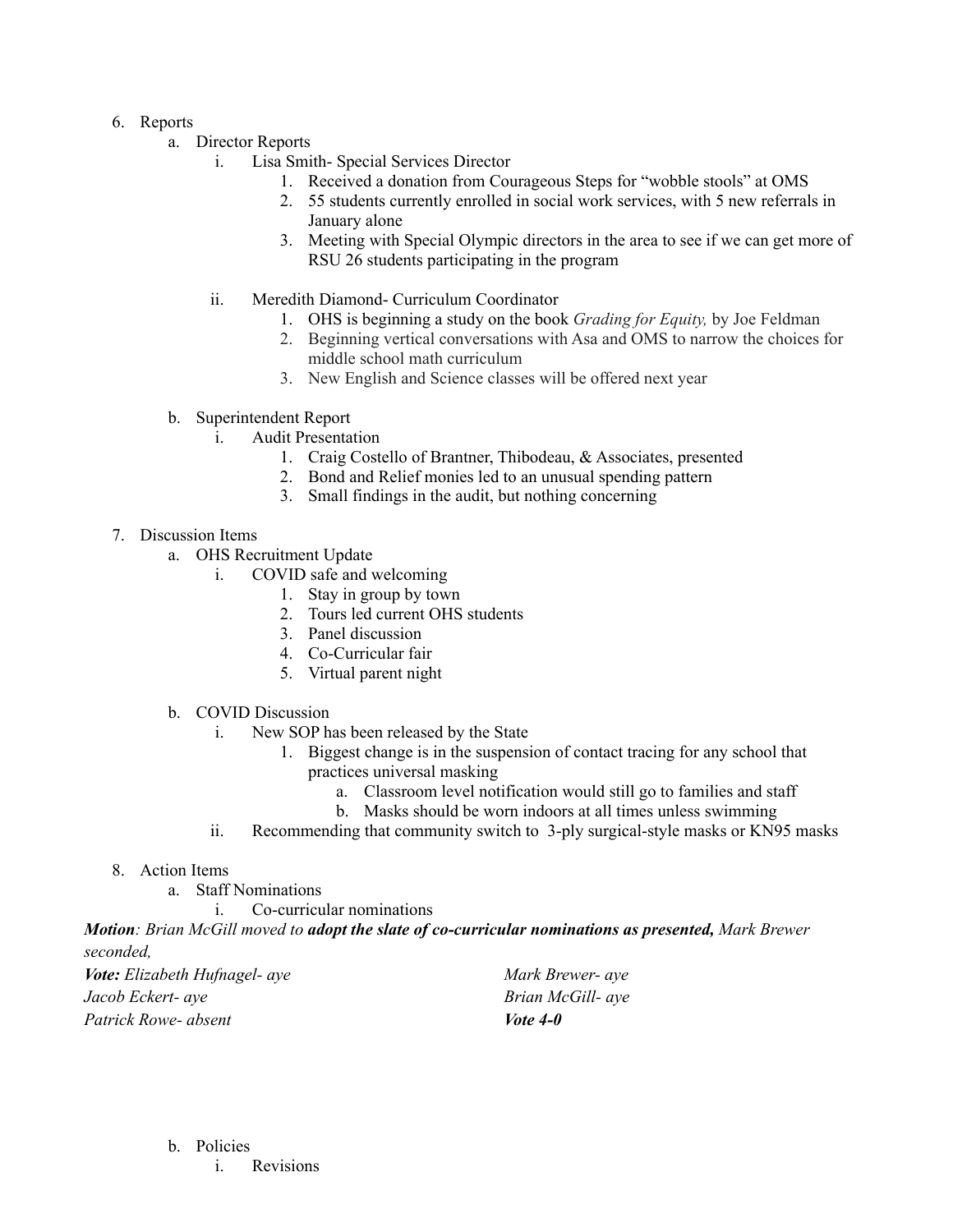#### *Motion: Brian McGill moved to adopt the revisions to policies IHBAA & IHBAA-R, Mark Brewer seconded, Vote: Elizabeth Hufnagel- aye Jacob Eckert- aye Patrick Rowe- absent Mark Brewer- aye Brian McGill- aye Vote 4-0*

2. IHBAC *Motion: Brian McGill moved to adopt the revisions to policies IHBAC, Mark Brewer seconded, Vote: Elizabeth Hufnagel- aye Jacob Eckert- aye Patrick Rowe- absent Mark Brewer- aye Brian McGill- aye Vote 4-0*

3. IHBAL *Motion: Brian McGill moved to adopt the revisions to policies IHBAL, Mark Brewer seconded, Vote: Elizabeth Hufnagel- aye Jacob Eckert- aye Patrick Rowe- absent Mark Brewer- aye Brian McGill- aye Vote 4-0*

c. New Stipend Request - OHS Civil Right Team Trial -Year 1 Motion: Brian McGill moved to approve the stipend of a trial OHS Civil Rights Team, Mark Brewer seconded, *Vote: Elizabeth Hufnagel- aye Jacob Eckert- aye Patrick Rowe- absent Mark Brewer- aye Brian McGill- aye Vote 4-0*

### 9. Subcommittee Reports

- a. Policy Subcommittee
- b. United Technology Center
- c. SPRPCE
- d. Curriculum Subcommittee
	- i. 3 new courses at OHS were approved
- e. Facilities/Building committee
	- i. Auditorium is proceeding, still a couple months of work ahead
- 10. Other Business
- 11. Future Agenda Items
- 12. Public Comment
- 13. Date, Time, and Location of Next Meeting a. Tuesday, February 1, 2022 - Regular Meeting, in-person and via Zoom, 6 pm
- 14. Request for Information and Follow-up

# 1. IHBAA & IHBAA-R